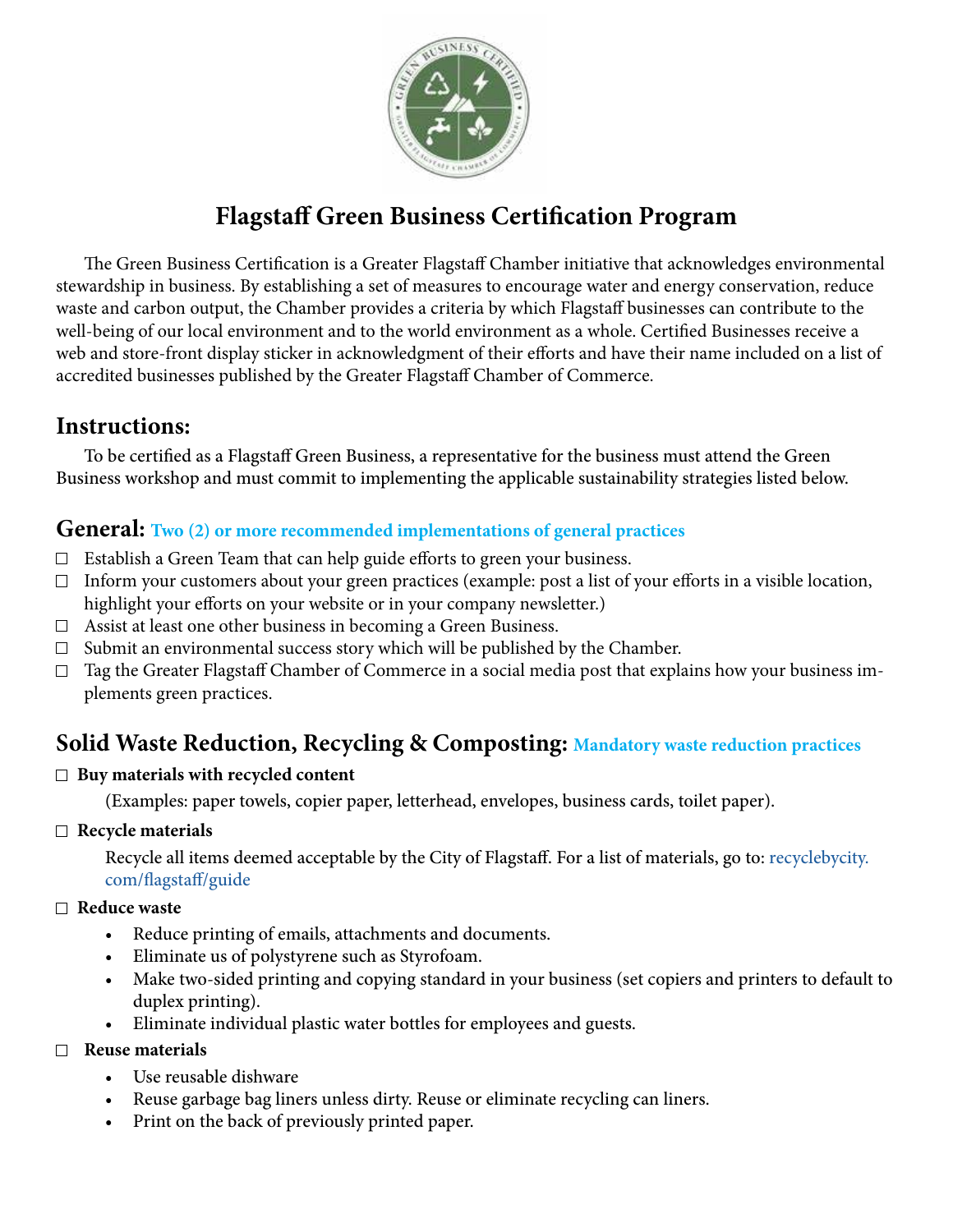# **Green Purchasing: Three (3) or more recommended ways of making green purchases.**

- $\Box$  Buy products in bulk
- $\Box$  Choose products using reduced packaging or recycled/recyclable packaging.
- $\Box$  Use certified green cleaning products or alternative natural non-toxic products.
- $\Box$  Purchase recyclable or compostable paper, plates, cups and utensils.
- $\Box$  Use services offered by other Flagstaff Green Businesses.

## **Energy Efficiency & Conservation: Be more efficient with energy in three (3) or more ways.**

Energy Efficient Equipment and Facility Features:

### **General**

- $\Box$  Use electrical equipment with energy saving features (e.g. Energy Star) and ensure Energy Star settings are enabled.
- $\Box$  Use computer and printer hardware and software programs that save energy by automatically going into energy saving mode after a short period of non-use.
- $\Box$  Complete regularly scheduled maintenance on HVAC (heating, ventilation and air-conditioning) and refrigeration systems.
- $\Box$  Share equipment and appliances Install solar panels

### **Lighting**

- $\Box$  Replace incandescent and fluorescent bulbs with more efficient fixtures such as CFLS or preferably LEDS.
- $\Box$  Use lighting controls such as occupancy sensors, bypass/delay timers, photocells or time clocks, especially in low occupancy areas such as closets and restrooms.
- $\Box$  Install light tubes or larger windows to rely on natural light.

### **Heating Ventilation & Cooling**

- $\Box$  Shade sun-exposed windows and walls: use awnings sunscreens, shade trees or shrubbery.
- $\Box$  Use ceiling fans rather than an AC unit (can use up to 98% less energy than central AC units).
- □ Shade AC condensers.

#### Energy Conserving Practices: **Implement two (2) or more strategies**

#### **General**

- $\Box$  Institute a formal policy that all electronic devices and lighting be turned off when not in use.
- $\Box$  Rearrange workspace to take advantage of areas of natural light and design for increased natural lighting when remodeling.
- $\Box$  Timer switch to automatically turn off equipment when not in use.
- $\Box$  Set thermostat to 78° for cooling and 68° for heating and use the thermostat's night setback.

# **Water Conservation**

### **Facility: Conserve water in two (2) or more ways.**

- $\Box$  Regularly check for and repair all leaks in your facility. Use signs in restrooms to encourage water conservation and to report leaks
- $\Box$  Install low-flow aerators and shower heads
- $\Box$  Use only dry methods to clean outdoor hard surfaces with water.
- $\Box$  Change window cleaning schedule from "periodic" to "as required".